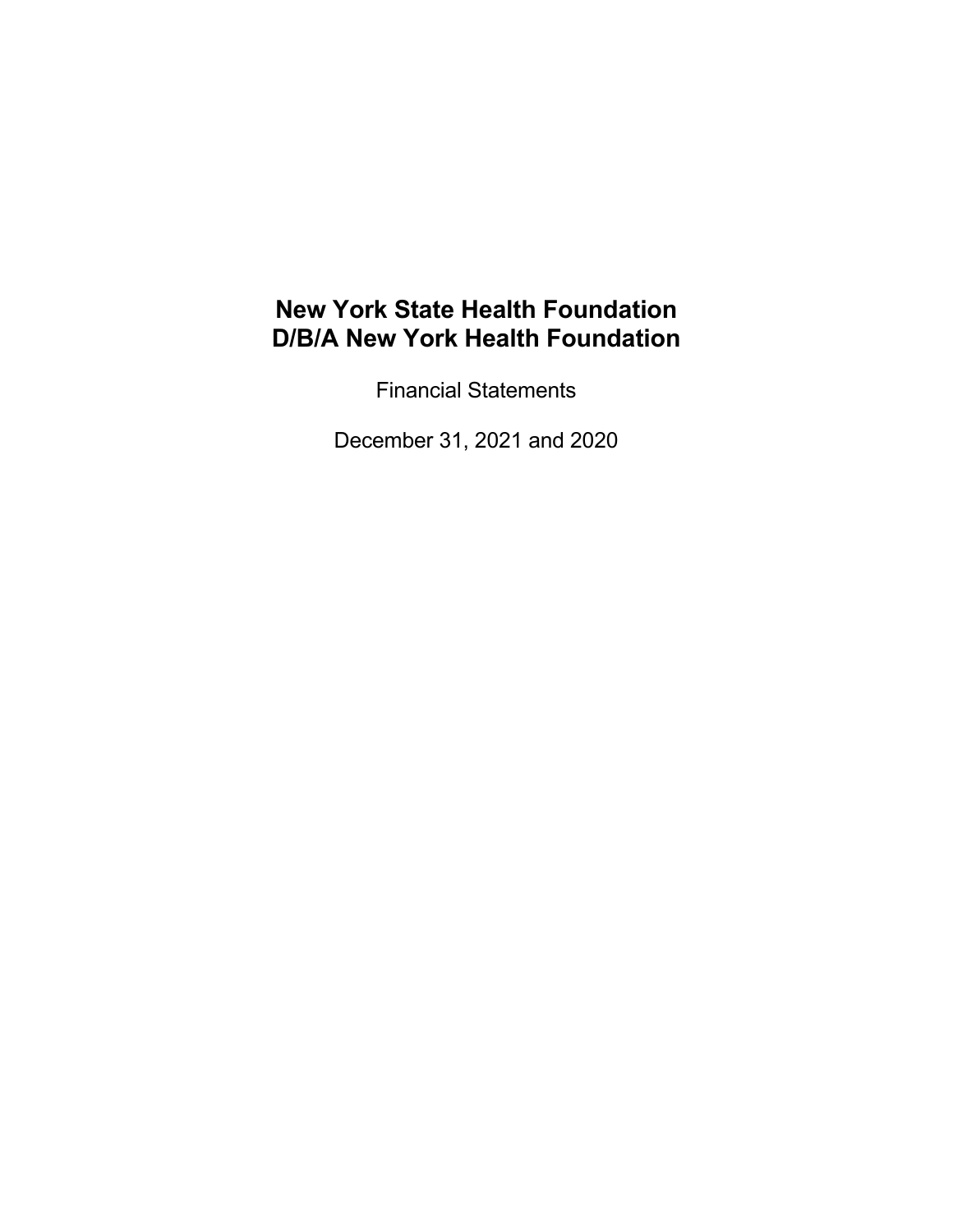

#### **Independent Auditors' Report**

#### **To the Board of Directors of New York State Health Foundation D/B/A New York Health Foundation**

#### *Opinion*

We have audited the accompanying financial statements of New York State Health Foundation D/B/A New York Health Foundation (the "Foundation"), which comprise the statements of financial position as of December 31, 2021 and 2020, and the related statements of activities and cash flows for the years then ended, and the related notes to the financial statements.

In our opinion, the financial statements referred to above present fairly, in all material respects, the financial position of the Foundation as of December 31, 2021 and 2020, and the changes in its net assets and its cash flows for the years then ended in accordance with accounting principles generally accepted in the United States of America.

#### *Basis for Opinion*

We conducted our audits in accordance with auditing standards generally accepted in the United States of America. Our responsibilities under those standards are further described in the Auditors' Responsibilities for the Audit of the Financial Statements section of our report. We are required to be independent of the Foundation and to meet our other ethical responsibilities in accordance with the relevant ethical requirements relating to our audits. We believe that the audit evidence we have obtained is sufficient and appropriate to provide a basis for our audit opinion.

#### *Responsibilities of Management for the Financial Statements*

Management is responsible for the preparation and fair presentation of the financial statements in accordance with accounting principles generally accepted in the United States of America, and for the design, implementation, and maintenance of internal control relevant to the preparation and fair presentation of financial statements that are free from material misstatement, whether due to fraud or error.

In preparing the financial statements, management is required to evaluate whether there are conditions or events, considered in the aggregate, that raise substantial doubt about the Foundation's ability to continue as a going concern within one year after the date that the financial statements are available to be issued.

#### *Auditors' Responsibilities for the Audit of the Financial Statements*

Our objectives are to obtain reasonable assurance about whether the financial statements as a whole are free from material misstatement, whether due to fraud or error, and to issue an auditors' report that includes our opinion. Reasonable assurance is a high level of assurance but is not absolute assurance and therefore is not a guarantee that an audit conducted in accordance with generally accepted auditing standards will always detect a material misstatement when it exists. The risk of not detecting a material misstatement resulting from fraud is higher than for one resulting from error, as fraud may involve collusion, forgery, intentional omissions, misrepresentations, or the override of internal control. Misstatements are considered material if there is a substantial likelihood that, individually or in the aggregate, they would influence the judgment made by a reasonable user based on the financial statements.

PKF O'CONNOR DAVIES, LLP 245 Park Avenue, New York, NY 10167 I Tel: 212.867.8000 or 212.286.2600 I Fax: 212.286.4080 I www.pkfod.com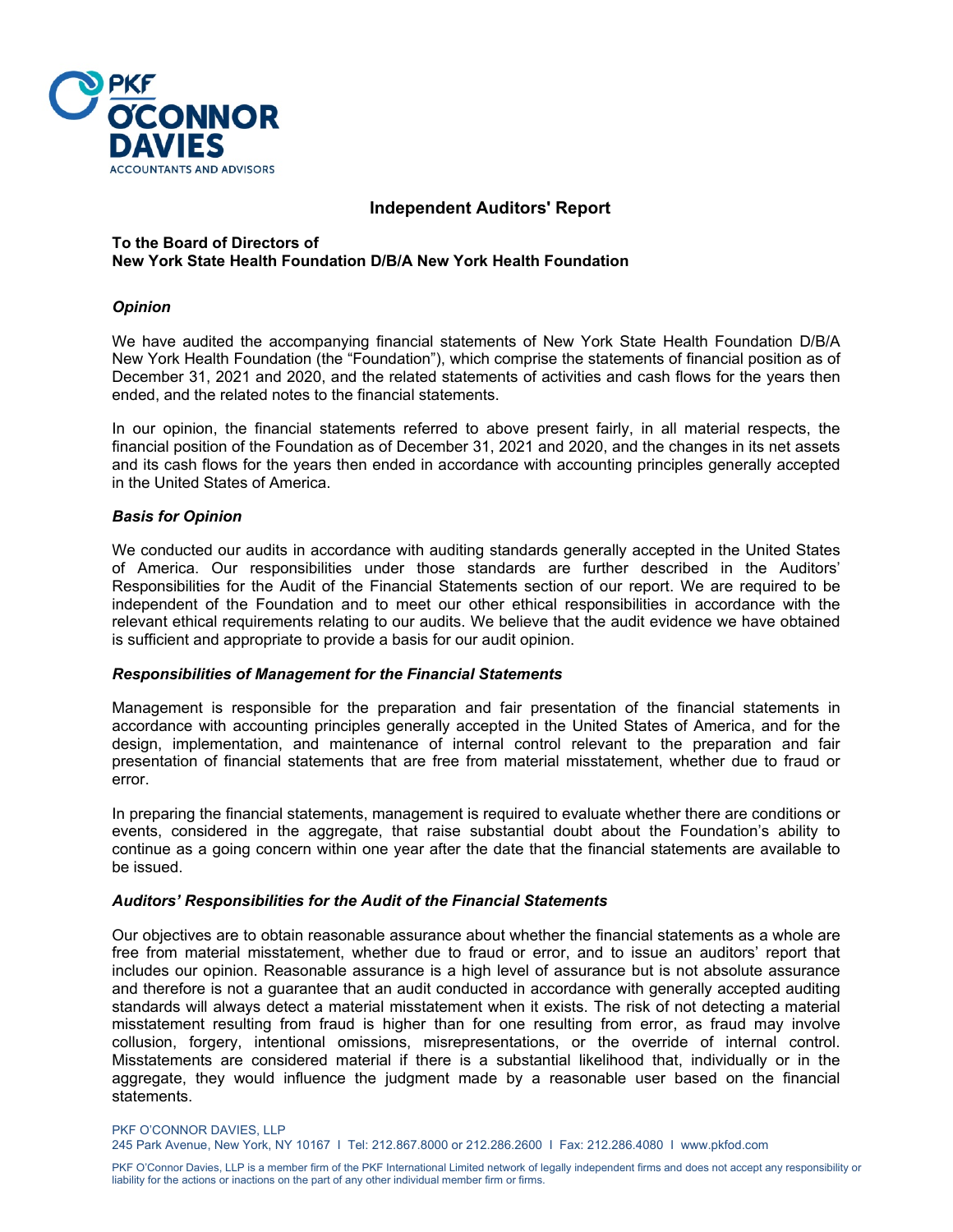#### *Auditors' Responsibilities for the Audit of the Financial Statements (continued)*

In performing an audit in accordance with generally accepted auditing standards, we:

- Exercise professional judgment and maintain professional skepticism throughout the audit.
- Identify and assess the risks of material misstatement of the financial statements, whether due to fraud or error, and design and perform audit procedures responsive to those risks. Such procedures include examining, on a test basis, evidence regarding the amounts and disclosures in the financial statements.
- Obtain an understanding of internal control relevant to the audit in order to design audit procedures that are appropriate in the circumstances, but not for the purpose of expressing an opinion on the effectiveness of the Foundation's internal control. Accordingly, no such opinion is expressed.
- Evaluate the appropriateness of accounting policies used and the reasonableness of significant accounting estimates made by management, as well as evaluate the overall presentation of the financial statements.
- Conclude whether, in our judgment, there are conditions or events, considered in the aggregate, that raise substantial doubt about the Foundation's ability to continue as a going concern for a reasonable period of time.

We are required to communicate with those charged with governance regarding, among other matters, the planned scope and timing of the audit, significant audit findings, and certain internal control related matters that we identified during the audit.

#### *Report on Supplementary Information*

Our audits were conducted for the purpose of forming an opinion on the financial statements as a whole. The supplementary information on page 15 is presented for purposes of additional analysis and is not a required part of the financial statements. Such information is the responsibility of management and was derived from and relates directly to the underlying accounting and other records used to prepare the financial statements. The information has been subjected to the auditing procedures applied in the audits of the financial statements and certain additional procedures, including comparing and reconciling such information directly to the underlying accounting and other records used to prepare the financial statements or to the financial statements themselves, and other additional procedures in accordance with auditing standards generally accepted in the United States of America. In our opinion, the information is fairly stated in all material respects in relation to the financial statements as a whole.

PKF O'Connor Davies LLP

May 13, 2022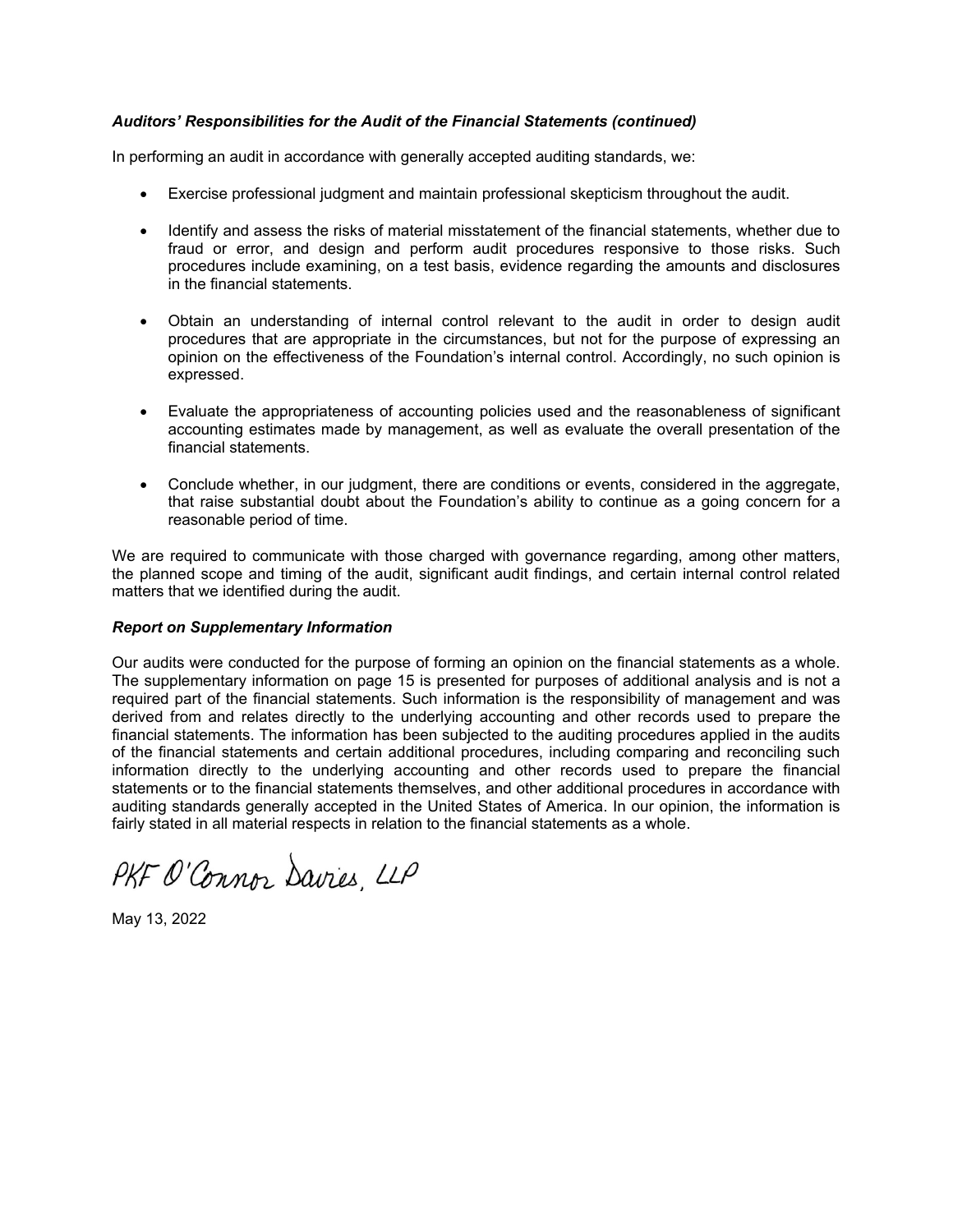Statements of Financial Position

|                                                  | December 31      |                  |
|--------------------------------------------------|------------------|------------------|
|                                                  | 2021             | 2020             |
| <b>ASSETS</b>                                    |                  |                  |
| Cash and cash equivalents                        | 14,251,548<br>\$ | \$<br>16,579,553 |
| Prepaid federal excise tax                       | 105,380          | 73,975           |
| Investments                                      | 347,635,634      | 316,892,151      |
| Deposits and other assets                        | 51,637           | 80,611           |
| Property and equipment, net                      | 75,621           | 93,091           |
|                                                  | \$362,119,820    | \$333,719,381    |
| <b>LIABILITIES AND NET ASSETS</b><br>Liabilities |                  |                  |
| Accounts payable and accrued expenses            | \$<br>281,293    | \$<br>357,802    |
| Grants payable, net                              | 5,086,990        | 4,976,601        |
| Deferred rent                                    | 381,610          | 464,697          |
| Deferred federal excise tax                      | 1,951,923        | 1,469,869        |
| <b>Total Liabilities</b>                         | 7,701,816        | 7,268,969        |
| Net assets without donor restrictions            | 354,418,004      | 326,450,412      |
|                                                  | \$362,119,820    | \$333,719,381    |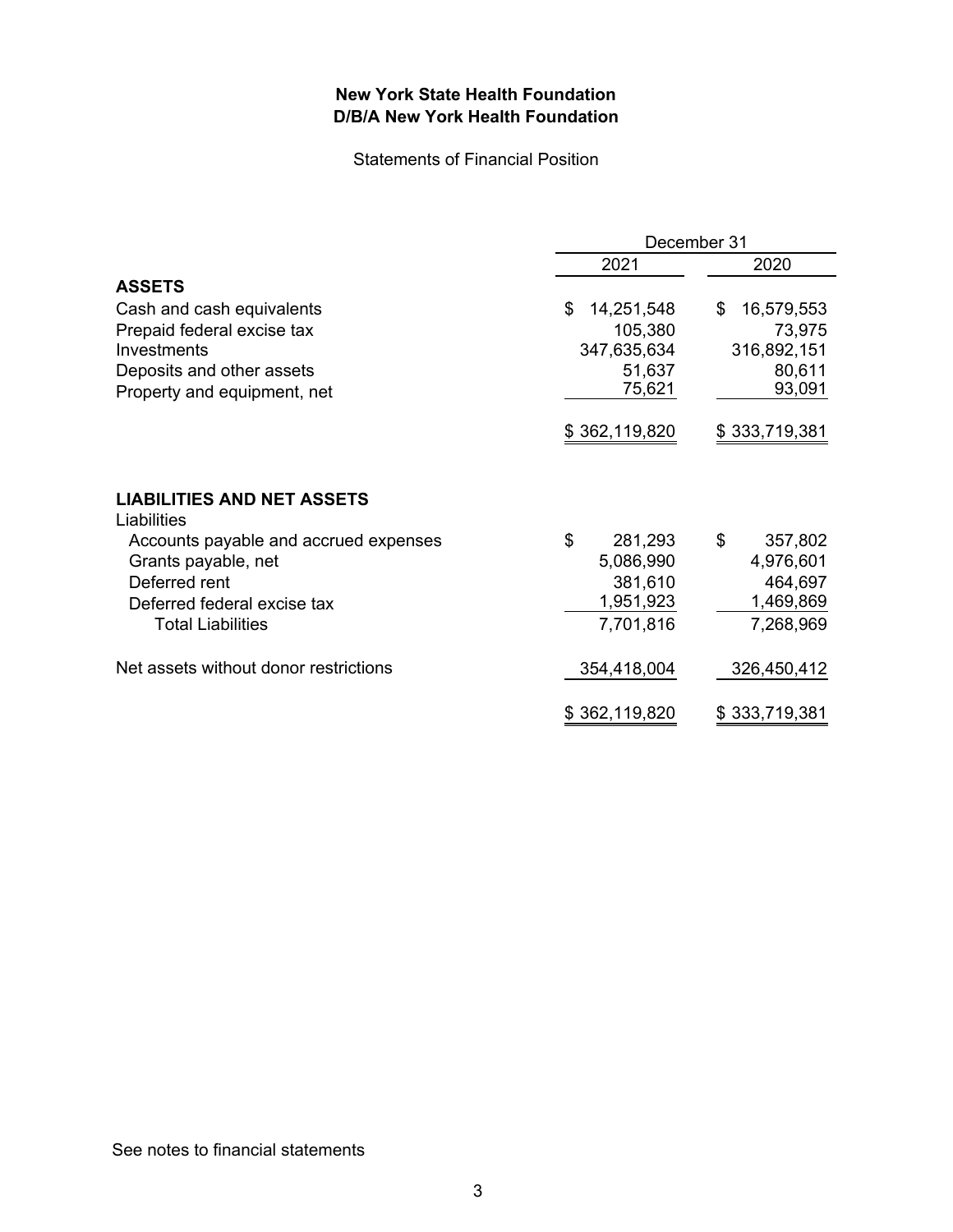# Statements of Activities

|                                                      | <b>Year Ended</b> |               |    |               |
|------------------------------------------------------|-------------------|---------------|----|---------------|
|                                                      | December 31       |               |    |               |
|                                                      |                   | 2021          |    | 2020          |
| <b>REVENUE AND SUPPORT</b>                           |                   |               |    |               |
| <b>Investment Return</b>                             |                   |               |    |               |
| Interest and dividends                               | \$                | 3,021,371     | \$ | 3,249,068     |
| Net realized gain from sale of investments           |                   | 9,089,486     |    | 2,847,507     |
| Unrealized gain on investments                       |                   | 34,686,030    |    | 31,536,122    |
| (Less) direct investment expenses                    |                   | (516,987)     |    | (497,504)     |
| <b>Total Investment Return</b>                       |                   | 46,279,900    |    | 37, 135, 193  |
| <b>Rental income</b>                                 |                   | 108,726       |    | 163,539       |
| <b>Total Revenue and Support</b>                     |                   | 46,388,626    |    | 37,298,732    |
| <b>EXPENSES</b>                                      |                   |               |    |               |
| <b>Program Services</b>                              |                   |               |    |               |
| Grants authorized, net of rescinded/refunded amounts |                   |               |    |               |
| of \$67,660 and \$165,390, and present value         |                   |               |    |               |
| discount of \$90,492 and \$54,172                    |                   | 12,525,046    |    | 11,162,701    |
| Program support, planning and development            |                   | 4,106,979     |    | 4,333,715     |
| <b>Total Program Services</b>                        |                   | 16,632,025    |    | 15,496,416    |
| <b>Operations and Governance</b>                     |                   | 688,360       |    | 770,099       |
| Federal excise tax expense                           |                   | 1,100,649     |    | 638,504       |
| <b>Total Expenses</b>                                |                   | 18,421,034    |    | 16,905,019    |
| <b>Change in Net Assets</b>                          |                   | 27,967,592    |    | 20,393,713    |
| <b>NET ASSETS WITHOUT DONOR RESTRICTIONS</b>         |                   |               |    |               |
| Beginning of year                                    |                   | 326,450,412   |    | 306,056,699   |
| End of year                                          |                   | \$354,418,004 |    | \$326,450,412 |

See notes to financial statements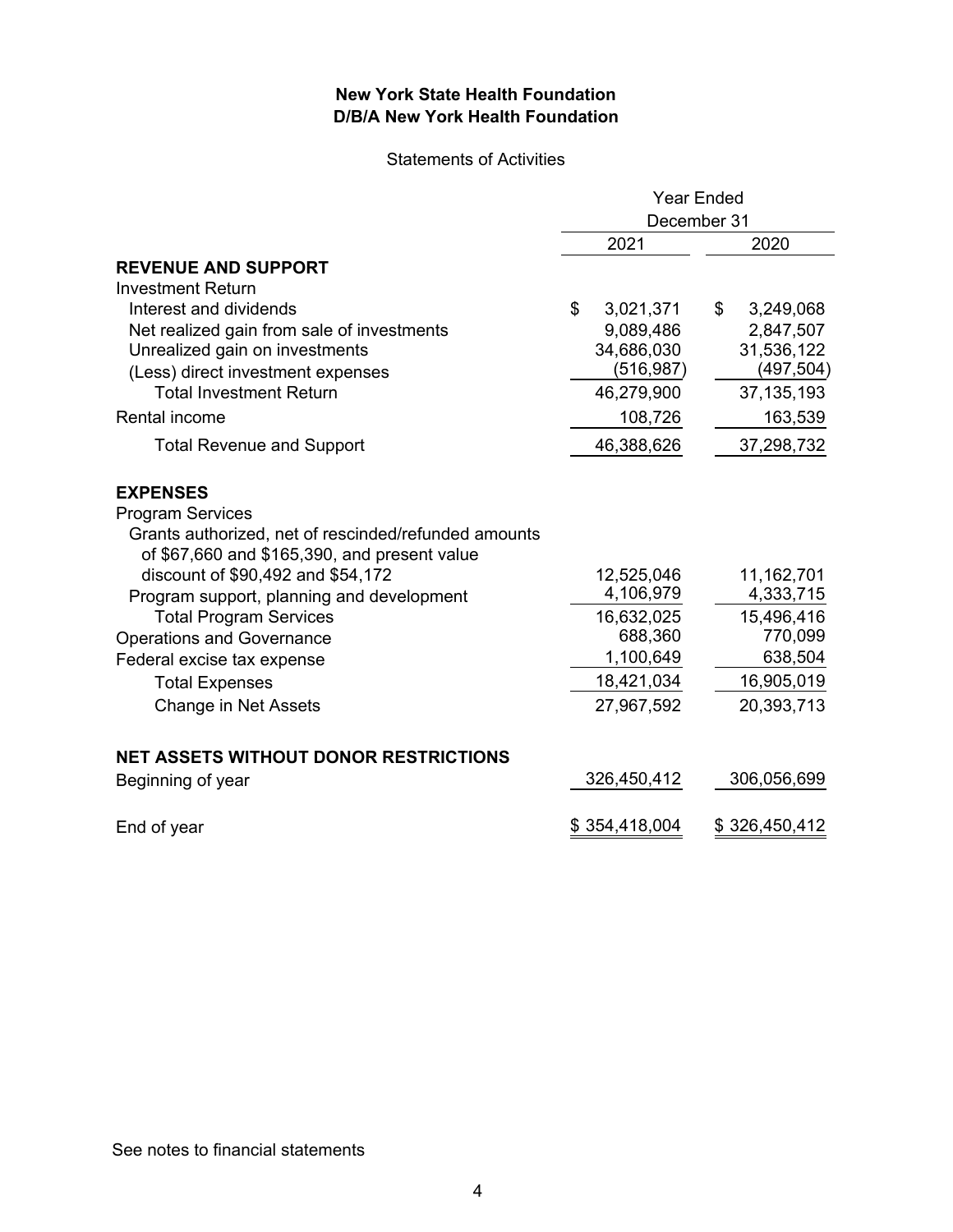Statements of Cash Flows

|                                                                                                                                                                                                | <b>Year Ended</b>                                             |                                                              |  |
|------------------------------------------------------------------------------------------------------------------------------------------------------------------------------------------------|---------------------------------------------------------------|--------------------------------------------------------------|--|
|                                                                                                                                                                                                | December 31                                                   |                                                              |  |
|                                                                                                                                                                                                | 2021                                                          | 2020                                                         |  |
| <b>CASH FLOWS FROM OPERATING ACTIVITIES</b><br>Change in net assets<br>Adjustments to reconcile change in net assets                                                                           | 27,967,592<br>\$                                              | 20,393,713<br>\$                                             |  |
| to net cash from operating activities<br>Depreciation<br>Realized gain from sale of investments<br>Unrealized gain on investments<br>Deferred federal excise tax<br>Discount on grants payable | 23,124<br>(9,089,486)<br>(34,686,030)<br>482,054<br>(36, 320) | 21,804<br>(2,847,507)<br>(31, 536, 122)<br>438,578<br>52,124 |  |
| Deferred rent<br>Changes in operating assets and liabilities<br>Prepaid federal excise tax                                                                                                     | (83,087)<br>(31, 405)                                         | (40, 586)<br>(74)                                            |  |
| Deposits and other assets<br>Accounts payable and accrued expenses<br>Grants payable                                                                                                           | 28,974<br>(76, 509)<br>146,709                                | (38, 769)<br>116,068<br>(576,099)                            |  |
| Net Cash From Operating Activities<br><b>CASH FLOWS FROM INVESTING ACTIVITIES</b>                                                                                                              | (15, 354, 384)                                                | (14, 016, 870)                                               |  |
| Purchase of property and equipment<br>Proceeds from sale of investments<br>Purchase of investments<br>Net Cash From Investing Activities                                                       | (5,654)<br>13,032,033<br>13,026,379                           | (28, 240)<br>72,463,222<br>(50, 138, 254)<br>22,296,728      |  |
| Net Change in Cash and Cash Equivalents                                                                                                                                                        | (2,328,005)                                                   | 8,279,858                                                    |  |
| <b>CASH AND CASH EQUIVALENTS</b>                                                                                                                                                               |                                                               |                                                              |  |
| Beginning of year                                                                                                                                                                              | 16,579,553                                                    | 8,299,695                                                    |  |
| End of year                                                                                                                                                                                    | 14,251,548<br>\$                                              | 16,579,553<br>\$                                             |  |
| SUPPLEMENTAL CASH FLOW INFORMATION<br>Federal excise taxes paid                                                                                                                                | \$<br>650,000                                                 | \$<br>200,000                                                |  |

See notes to financial statements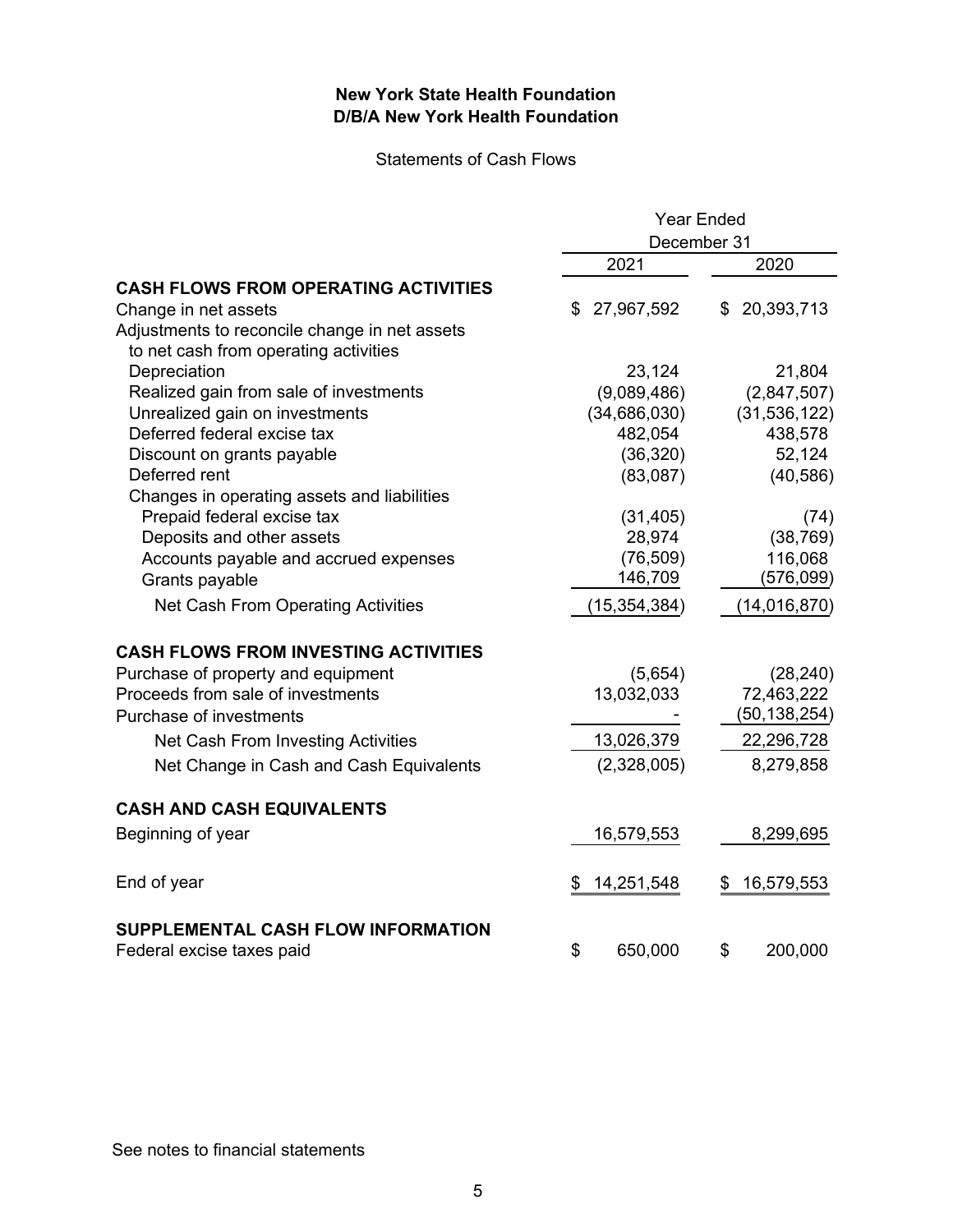Notes to Financial Statements December 31, 2021 and 2020

## **1. Organization**

New York State Health Foundation D/B/A New York Health Foundation, formerly The New York Charitable Asset Foundation, (the "Foundation") is a New York not-for-profit corporation organized on October 25, 2002 to pursue tax-exempt charitable purposes. The Foundation was formed as part of the conversion of Empire HealthChoice, Inc. (doing business as Empire Blue Cross & Blue Shield) ("Empire") to a for-profit corporation. Pursuant to the legislation authorizing the conversion, the Foundation received five percent of the stock of WellChoice, the holding company for Empire. The Foundation provides funding and grants for the health care related needs of residents of the State of New York ("NYS"), including without limitation, (i) expansion of access to health care by extending health insurance coverage to NYS residents who cannot afford to purchase their own coverage or who have coverage that is inadequate to meet their needs, (ii) expansion and enhancement of access to health care by augmenting and creating health care programs that deliver services to populations that are unable to access health care or that improve public health, (iii) augmentation of its other program priorities by supporting programs that inform and educate NYS residents about public health issues and empower communities to address the issues by becoming more effective at identifying and articulating health care needs and implementing solutions, and (iv) conducting any and all lawful activities which may be useful in accomplishing the foregoing purposes.

Assets, liabilities and net assets of the New York State Health Foundation Trust (the "Trust"), a revocable trust, are included in the accompanying financial statements. The Foundation is the sole trustee and beneficiary of the Trust.

# **2. Summary of Significant Accounting Policies**

## *Basis of Presentation and Use of Estimates*

The accompanying financial statements have been prepared in accordance with accounting principles generally accepted in the United States of America (U.S. GAAP), which requires management to make estimates and assumptions that affect the reported amounts of assets and liabilities and disclosure of contingent assets and liabilities at the date of the financial statements and the reported amounts of revenue and expenses during the reporting period. Accordingly, actual results could differ from those estimates.

## *Cash and Cash Equivalents*

Cash and cash equivalents consist of checking and money market accounts. The Foundation considers all highly liquid debt instruments available for current use with a maturity date of three months or less at the date of purchase to be cash equivalents.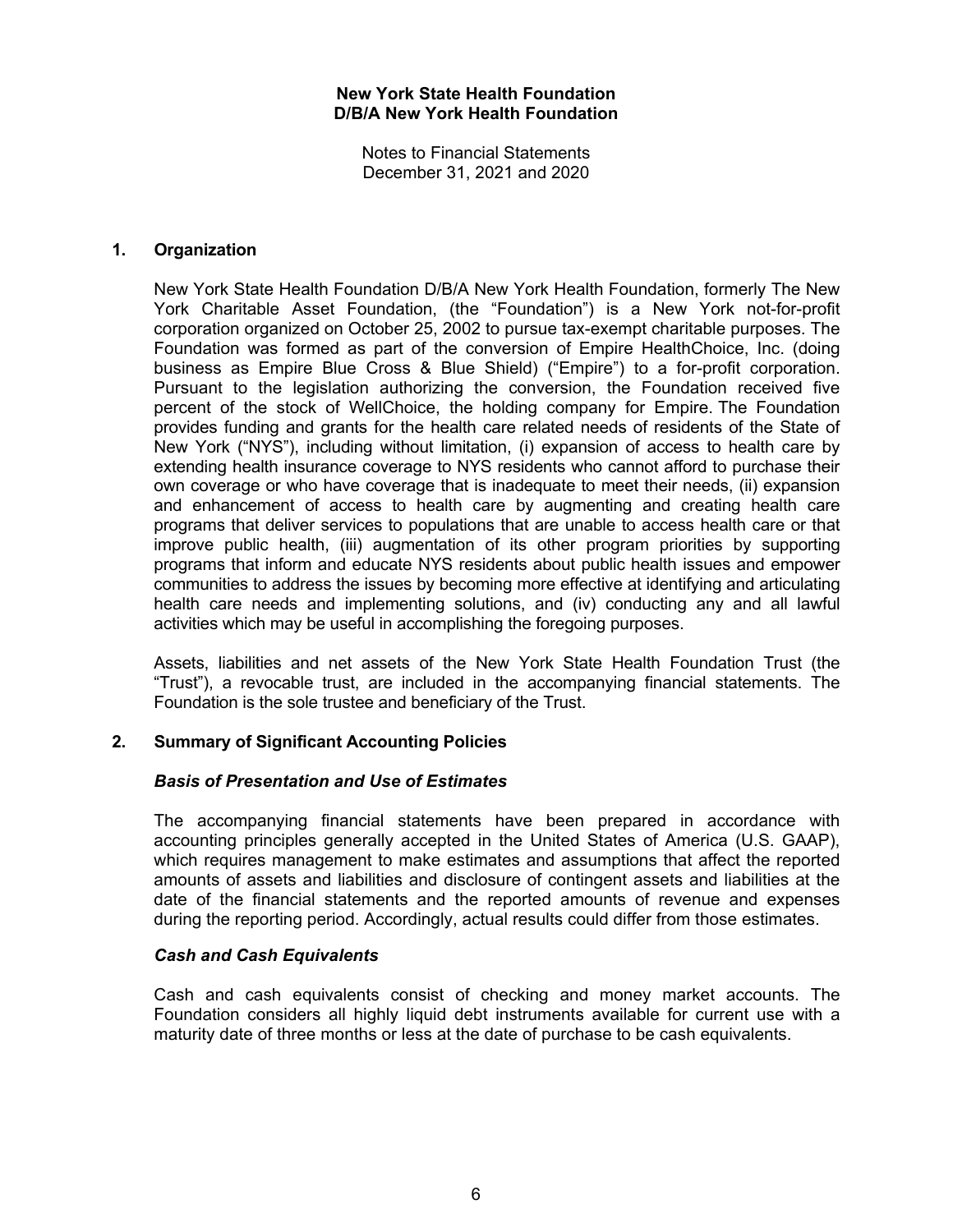Notes to Financial Statements December 31, 2021 and 2020

## **2. Summary of Significant Accounting Policies** *(continued)*

## *Fair Value of Financial Instruments*

The Foundation follows U.S. GAAP guidance on Fair Value Measurements which defines fair value and establishes a fair value hierarchy organized into three levels based upon the input assumptions used in pricing assets. Level 1 inputs have the highest reliability and are related to assets with unadjusted quoted prices in active markets. Level 2 inputs relate to assets with other than quoted prices in active markets which may include quoted prices for similar assets or liabilities or other inputs which can be corroborated by observable market data. Level 3 inputs are unobservable inputs and are used to the extent that observable inputs do not exist.

The Foundation follows U.S. GAAP guidance which removed the requirements to categorize within the fair value hierarchy alternative investments where fair value is measured using the Net Asset Value ("NAV") per share as a practical expedient.

## *Investment Valuation and Income Recognition*

Investments are stated at fair value. Purchases and sales of securities are recorded on a trade-date basis. Interest income is recorded on the accrual basis and dividends are recorded on the ex-dividend date. Realized gains and losses on the sale of investments are computed on the specific identification basis. Realized and unrealized gains and losses are included in the determination of the change in net assets.

## *Direct Investment Expenses*

Investment expense on the statements of activities consists of fees paid directly to the Foundation's investment advisor as well as an allocation of direct internal costs that the Foundation incurs in the generation of investment return. These costs include salaries, benefits, travel and other costs associated with the officers and staff responsible for the development and execution of the Foundation's investment strategy as well as allocable costs associated with the internal investment management, supervising, selecting and monitoring of external investment management firms.

## *Property and Equipment*

Property and equipment are carried at cost. Depreciation is recorded using the straightline method over the estimated useful lives of assets, which range from 3 to 5 years. Leasehold improvements are depreciated over the lesser of the life of the asset or the term of the lease. Physical assets acquired with costs in excess of \$1,000 and having a period of benefit in excess of one year are capitalized.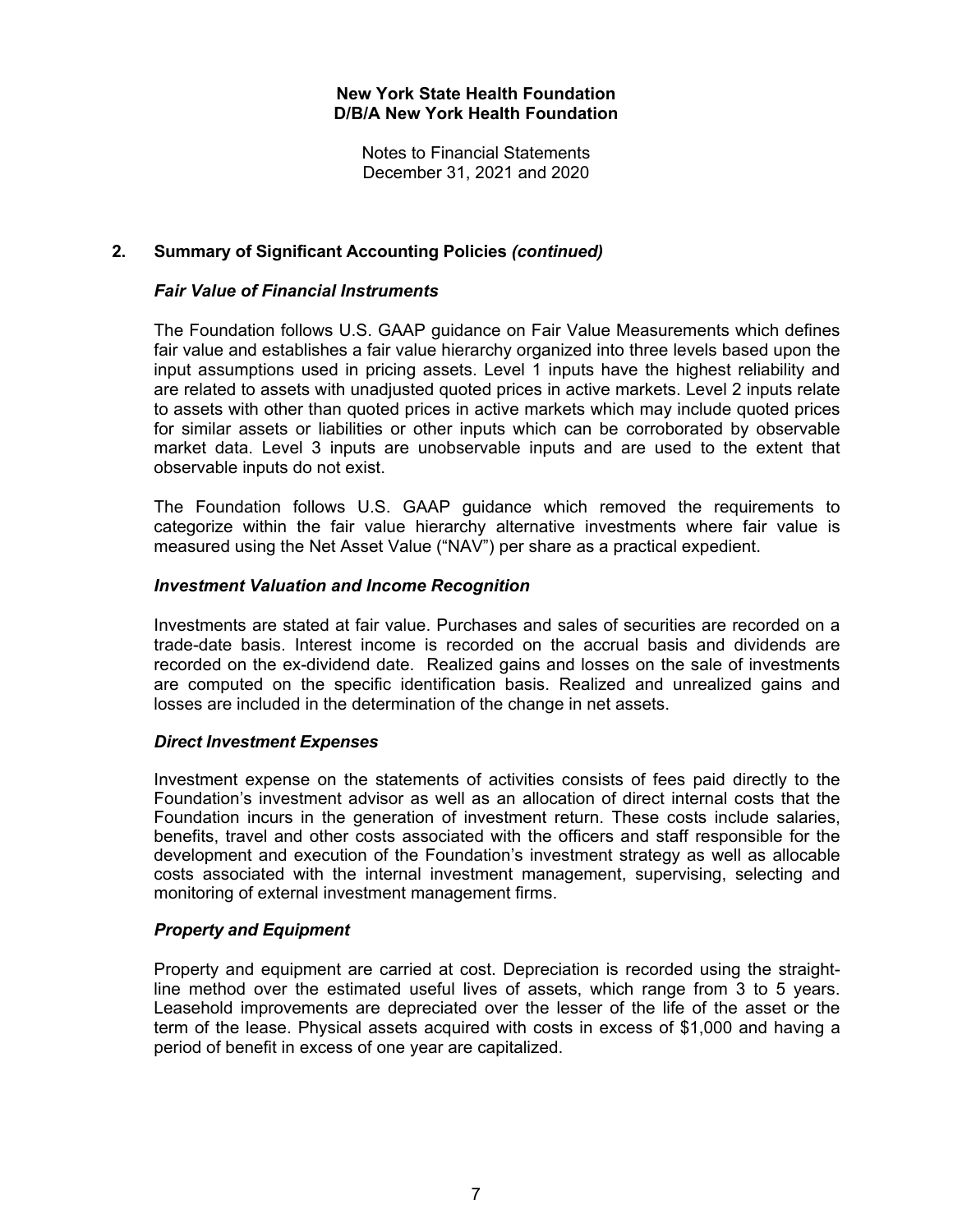Notes to Financial Statements December 31, 2021 and 2020

## **2. Summary of Significant Accounting Policies** *(continued)*

## *Grants*

The liability for grants is recognized when specific grants are authorized by the Board of Directors and the recipients have been notified in an award letter. Discounts are provided on amounts due in more than one year from the date of the award.

## *Net Asset Presentation*

Net assets without donor restrictions include funds having no restriction as to use or purpose imposed by donors. Net assets with donor restrictions are those whose use is limited by donors to a specific time period or purpose or are limited by donors in perpetuity. As of December 31, 2021 and 2020 all net assets were without donor restrictions.

## *Functional Allocation of Expenses*

The statements of activities present the expenses of the Foundation by certain classification. Refer to Note 9 for the classification of expenses by their functional allocation and policy for allocating such expenses.

# *Accounting for Uncertainty in Income Taxes*

The Foundation recognizes the effect of income tax positions only if those positions are more likely than not to be sustained. Management has determined that the Foundation had no uncertain tax positions that would require financial statement recognition or disclosure. The Foundation is no longer subject to examinations by the applicable taxing jurisdictions for periods prior to 2018.

## **3. Concentrations of Credit Risk**

The Foundation's financial instruments that are potentially exposed to concentration of credit risk consist of cash, cash equivalents and investments. The Foundation places its cash and cash equivalents with quality financial institutions. The Foundation invests in exchange traded funds and collective trust funds. At times, cash balances may be in excess of FDIC insurance limit. The Foundation routinely assesses the financial strength of its cash, cash equivalents and investment portfolio. As a consequence, concentrations of credit risk are limited.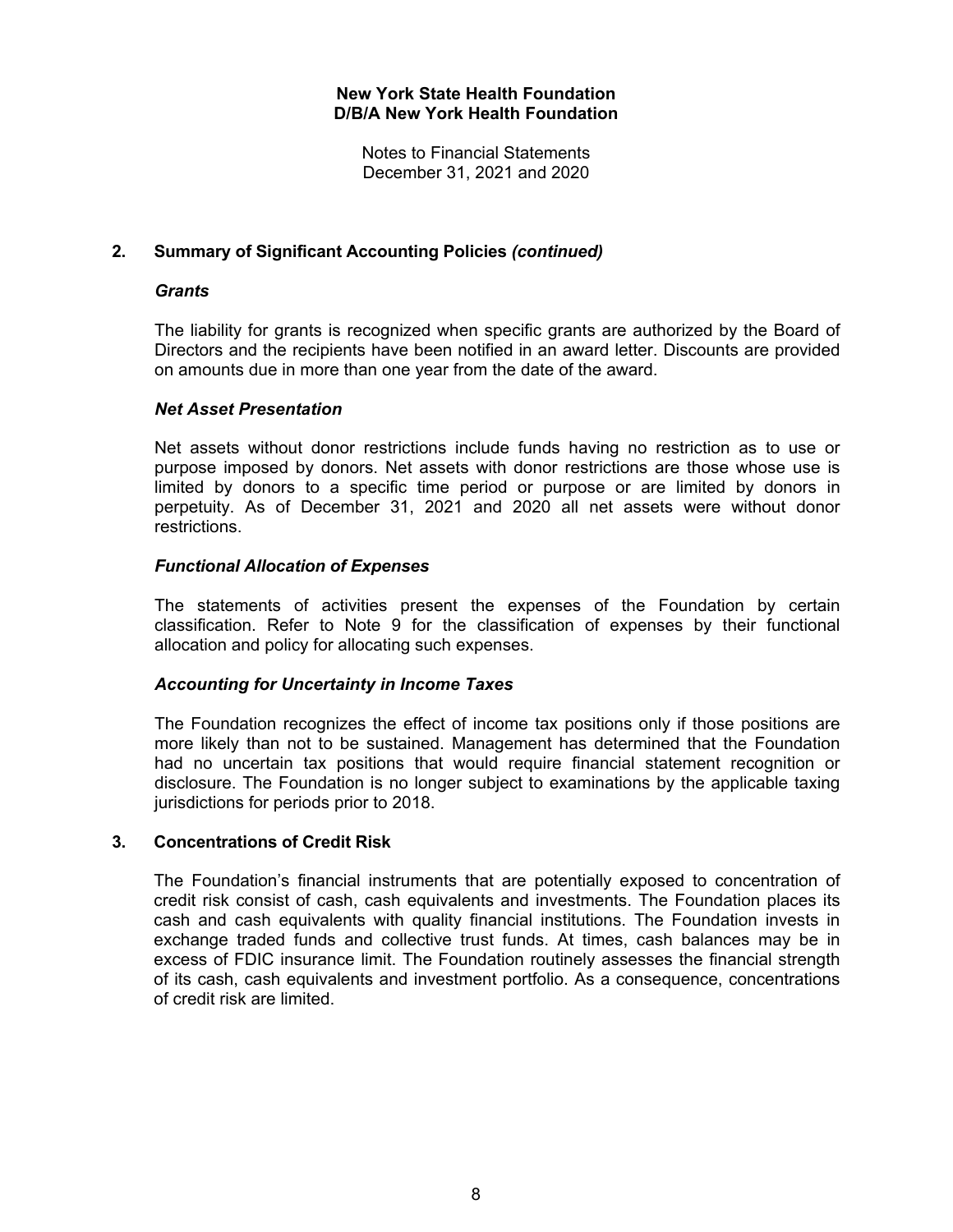Notes to Financial Statements December 31, 2021 and 2020

## **4. Property and Equipment**

Property and equipment consists of the following as of December 31:

|                                | 2021      | 2020      |
|--------------------------------|-----------|-----------|
| Furniture and equipment        | \$541,754 | \$536,100 |
| Leasehold improvements         | 187,181   | 187,181   |
|                                | 728,935   | 723,281   |
| Less: accumulated depreciation | 653,314   | 630,190   |
|                                | 75,621    | 93,091    |

## **5. Investments**

The following are major categories of investments measured at fair value on a recurring basis at December 31, grouped by fair value hierarchy for those investments subject to categorization within such hierarchy:

|                                             |                  | 2021              |                    |
|---------------------------------------------|------------------|-------------------|--------------------|
|                                             |                  | Investments       |                    |
|                                             |                  | Measured at Net   |                    |
|                                             | Level 1          | Asset Value (*)   | Total              |
| <b>Exchange Traded Funds</b><br>Equity fund | \$<br>58,159,045 | \$                | 58,159,045<br>\$.  |
| Fixed income fund                           | 110,703,232      |                   | 110,703,232        |
| Alternative Investments                     |                  |                   |                    |
| Collective trust funds                      |                  | 178,773,357       | 178,773,357        |
|                                             | 168,862,277      | \$<br>178,773,357 | \$347,635,634      |
|                                             |                  | 2020              |                    |
|                                             |                  | Investments       |                    |
|                                             |                  | Measured at Net   |                    |
|                                             | Level 1          | Asset Value (*)   | Total              |
| <b>Exchange Traded Funds</b>                |                  |                   |                    |
| Equity fund                                 | 49,648,122<br>\$ | \$                | 49,648,122<br>S    |
| Fixed income fund                           | 114,691,576      |                   | 114,691,576        |
| <b>Alternative Investments</b>              |                  |                   |                    |
| Collective trust funds                      |                  | 152,552,453       | 152,552,453        |
|                                             | 164,339,698      | 152,552,453       | 316,892,151<br>\$. |

(\*) As discussed in Note 2, investments that are measured using the practical expedient are not classified within the fair value hierarchy.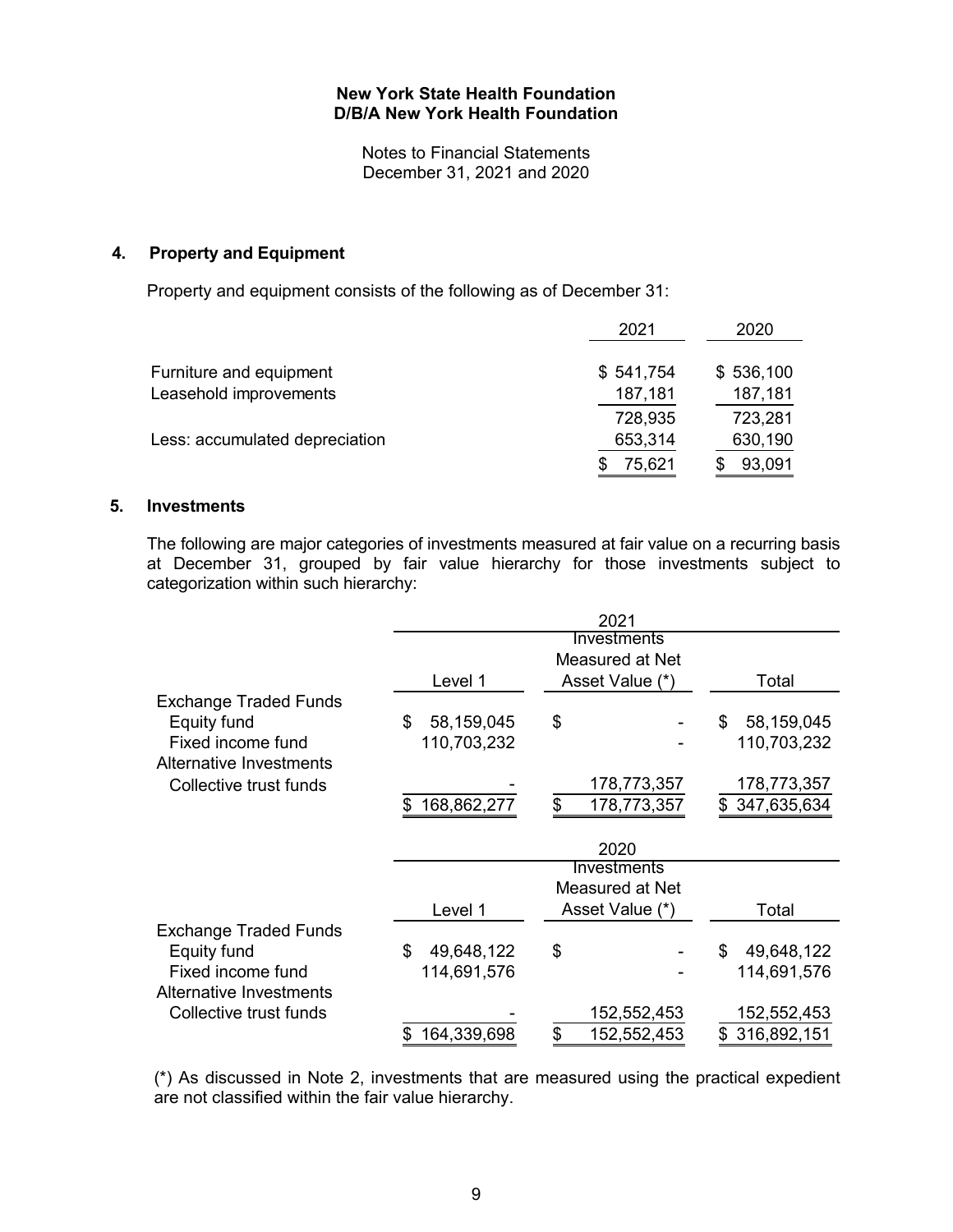Notes to Financial Statements December 31, 2021 and 2020

## **5. Investments** *(continued)*

Information regarding investments valued using NAV as practical expedient at December 31, 2021 is as follows:

|                                        | <b>Fair Value</b> | Unfunded<br>Commitments | <b>Redemption Frequency</b><br>(If Currently Eligible) | Redemption<br>Notice Period |
|----------------------------------------|-------------------|-------------------------|--------------------------------------------------------|-----------------------------|
| Collective trust funds (see "a" below) | $$178,773,357$ \$ | $\blacksquare$          | Daily                                                  | 3 Days                      |

a. These assets are in a vehicle organized as a collective trust fund and the value of the Foundation's interest in this investment is reported by its respective fund manager. The fund is an index fund for domestic equities using the Russell 1000.

Investments organized as collective trust funds are considered alternative investments for financial reporting purposes. The Foundation believes that there is little risk regarding the valuation of these assets: all of the underlying investments comprise publicly traded securities where market values are readily available and have no restrictions on redemption by the Foundation. All of the investments may be redeemed daily.

As of December 31, 2021, two individual investments represented approximately 32% and 51% of total investments. As of December 31, 2020, two individual investments represented approximately 36% and 48% of total investments. All of these investments were in broadly diversified index funds.

## **6. Federal Excise Tax**

The Foundation is exempt from federal income taxes under Section 501(c)(3) and 509(a) of the Internal Revenue Code and has been further classified as a "private foundation."

The Foundation is subject to excise tax of 1.39% on its net investment income, as defined, for tax purposes.

Deferred taxes principally arise from the differences between the cost and fair value of investments. The Foundation provides for deferred federal excise tax on the net unrealized appreciation of the fair value of investments at the rate applicable for the following year. The rate used for December 31, 2021 and 2020 is 1.39%.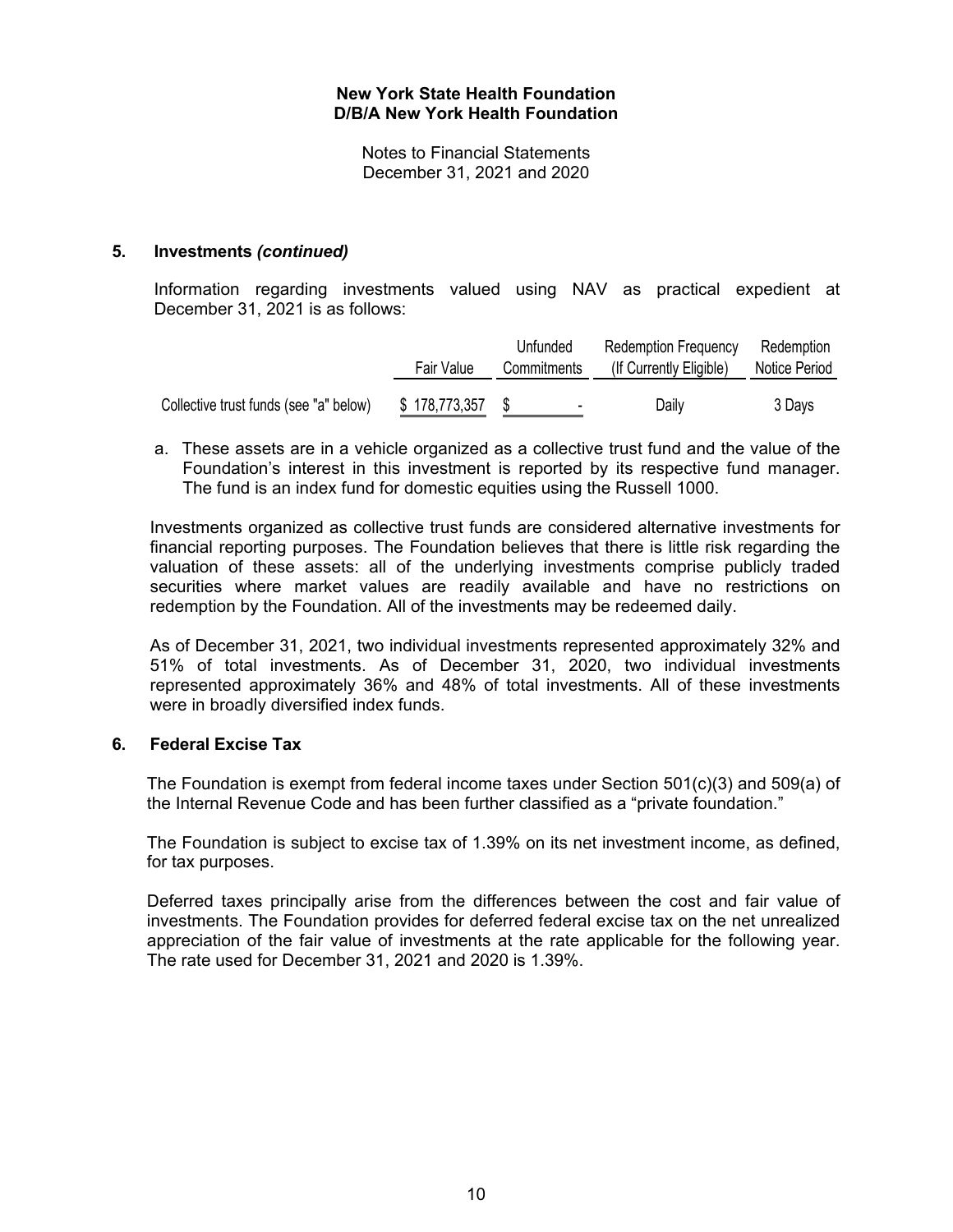Notes to Financial Statements December 31, 2021 and 2020

## **7. Grants Payable**

The Foundation has entered into grant commitments with certain organizations. Payments to these organizations at December 31, are to be made as follows:

|                              | 2021      | 2020      |
|------------------------------|-----------|-----------|
| Less than one year           | 3,463,027 | 4,054,641 |
| One to three years           | 1,714,455 | 976,132   |
|                              | 5,177,482 | 5,030,773 |
| Less: present value discount | 90,492    | 54,172    |
| Grants payable, net          | 5,086,990 | 4,976,601 |

To reflect the time value of money, grants payable as of December 31, 2021 and 2020 were discounted to the present value using the Kansas City Federal Reserve outstanding fixedrate loans rate of 4.261% and 4.653%.

#### **8. Liquidity and Availability of Financial Assets**

The following reflect the Foundation's financial assets available as of December 31, 2021 and 2020 to meet cash needs for general expenditures within one year of the date of the statement of financial position:

|                                                         | 2021          | 2020                        |
|---------------------------------------------------------|---------------|-----------------------------|
|                                                         |               |                             |
| Financial assets:                                       |               |                             |
| Cash and cash equivalents                               |               | $$14,251,548$ $$16,579,553$ |
| Investments                                             | 347,635,634   | 316,892,151                 |
| <b>Total Financial Assets Available Within One Year</b> | \$361,887,182 | \$333,471,704               |

The Foundation's working capital and cash flows are driven by its investment portfolio and investment return. As part of the Foundation's liquidity management strategy, the Foundation seeks to maintain adequate liquidity to meet its obligations, including planned expenditures as approved by the Board. The Foundation structures its financial assets to be available as its grant payments and other general liabilities come due. The Foundation's Chief Investment Officer coordinates with Foundation staff to anticipate liquidity needs.

Funds are withdrawn from the investment account as needed based on grants to be disbursed and other general operating expenses. None of the Foundation's financial assets are subject to donor or contractual restrictions that make them unavailable for general expenditure within one year of the date of the statement of financial position.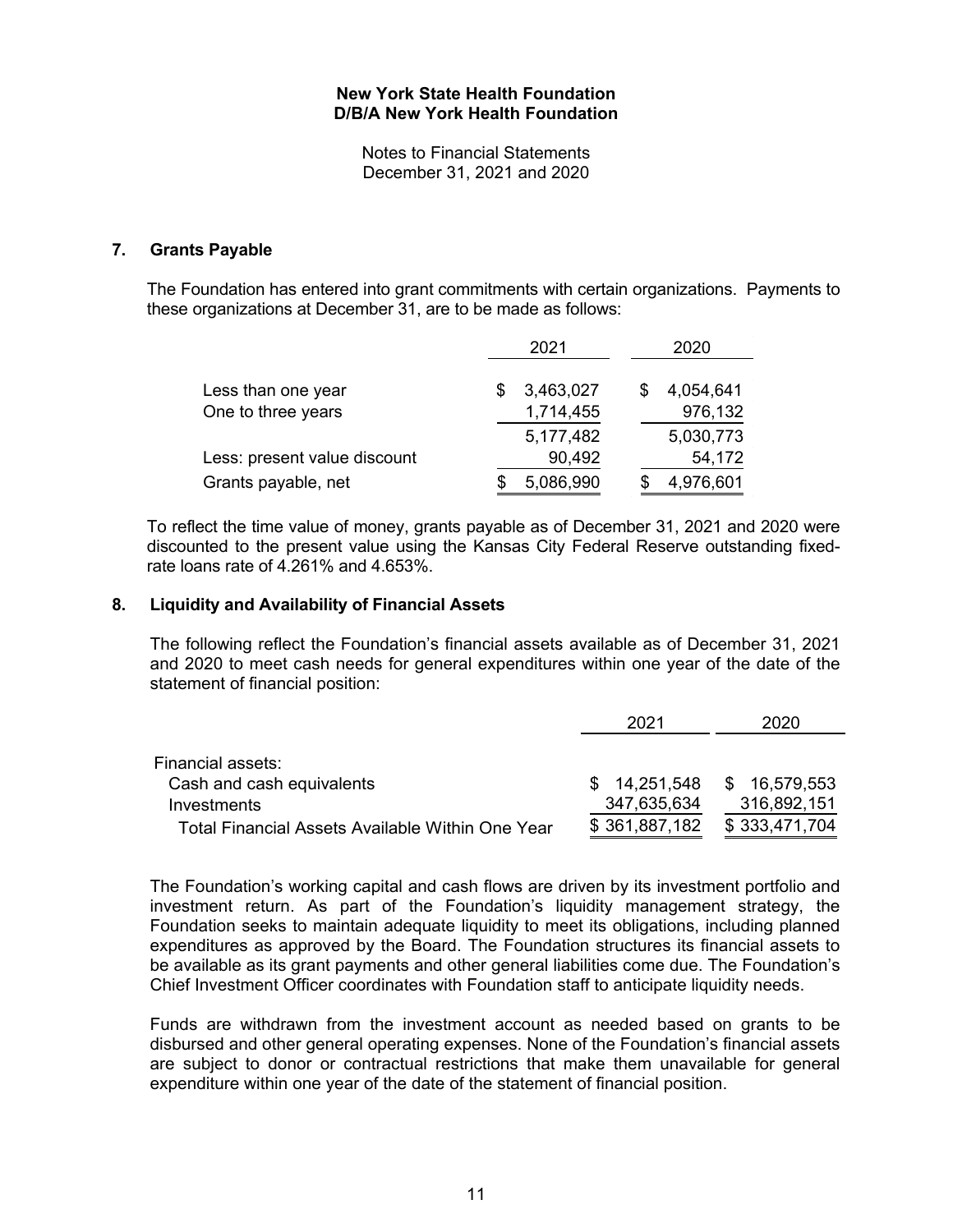Notes to Financial Statements December 31, 2021 and 2020

## **9. Expenses by Functional and Natural Classification**

Expenses are presented by functional classification in alignment with the overall mission of the Foundation. Expenses are applied directly to a classification or allocated on a reasonable basis that is consistently applied. Salaries, benefits and payroll taxes are allocated according to employees' time spent on various activities related to each category. Other expenses that are allocated on the basis of time and effort are office expenses, insurance and occupancy. Expenses for the year ended December 31, 2021, consisted of the following:

|                                     | Program          | Operations and | <b>Federal Excise</b> |              |
|-------------------------------------|------------------|----------------|-----------------------|--------------|
|                                     | Services         | Governance     | Tax Expense           | Total        |
|                                     |                  |                |                       |              |
| Grants authorized, net              | 12,525,046<br>S. | \$             | \$                    | \$12,525,046 |
| Salaries and wages                  | 2,482,688        | 380,688        |                       | 2,863,376    |
| Payroll taxes and employee benefits | 791,053          | 121,298        |                       | 912,351      |
| Legal fees                          |                  | 2,646          |                       | 2,646        |
| Accounting fees                     |                  | 39,508         |                       | 39,508       |
| Other professional fees             | 47,410           | 18,893         |                       | 66,303       |
| Depreciation                        | 18,530           | 2,769          |                       | 21,299       |
| Occupancy                           | 569,326          | 85,072         |                       | 654,398      |
| Travel and meetings                 | 4,006            | 1,617          |                       | 5,623        |
| Printing and design                 | 15,590           |                |                       | 15,590       |
| Office expenses and IT              | 126,512          | 18,872         |                       | 145,384      |
| <b>Insurance</b>                    | 41,261           | 6,165          |                       | 47,426       |
| Outreach and public events          | 10,103           | 125            |                       | 10,228       |
| Miscellaneous                       | 500              | 10,707         |                       | 11,207       |
| Current federal excise tax          |                  |                | 618,595               | 618,595      |
| Deferred federal excise tax         |                  |                | 482,054               | 482,054      |
| Total                               | 16,632,025       | \$<br>688,360  | \$<br>1,100,649       | \$18.421.034 |

Expenses for the year ended December 31, 2020, consisted of the following:

|                                     | Program<br><b>Services</b> | Operations and<br>Governance | <b>Federal Excise</b><br>Tax Expense | Total        |
|-------------------------------------|----------------------------|------------------------------|--------------------------------------|--------------|
|                                     |                            |                              |                                      |              |
| Grants authorized, net              | 11,162,701<br>S            | \$                           | \$                                   | \$11,162,701 |
| Salaries and wages                  | 2,656,868                  | 401,371                      |                                      | 3,058,239    |
| Payroll taxes and employee benefits | 759,032                    | 114,666                      |                                      | 873,698      |
| Legal fees                          |                            | 11,582                       |                                      | 11,582       |
| Accounting fees                     |                            | 36,917                       |                                      | 36,917       |
| Other professional fees             | 72,250                     | 75,820                       |                                      | 148,070      |
| Depreciation                        | 17,524                     | 2,619                        |                                      | 20,143       |
| Occupancy                           | 611,376                    | 91.355                       |                                      | 702,731      |
| Travel and meetings                 | 17,923                     | 764                          |                                      | 18,687       |
| Printing and design                 | 16,290                     | 1,770                        |                                      | 18,060       |
| Office expenses and IT              | 132,554                    | 14,406                       |                                      | 146,960      |
| Insurance                           | 39,448                     | 5,894                        |                                      | 45,342       |
| Outreach and public events          | 9,950                      | 980                          |                                      | 10,930       |
| Miscellaneous                       | 500                        | 11,955                       |                                      | 12,455       |
| Current federal excise tax          |                            |                              | 199,926                              | 199,926      |
| Deferred federal excise tax         |                            |                              | 438,578                              | 438,578      |
| Total                               | 15,496,416                 | \$<br>770,099                | \$<br>638,504                        | \$16,905,019 |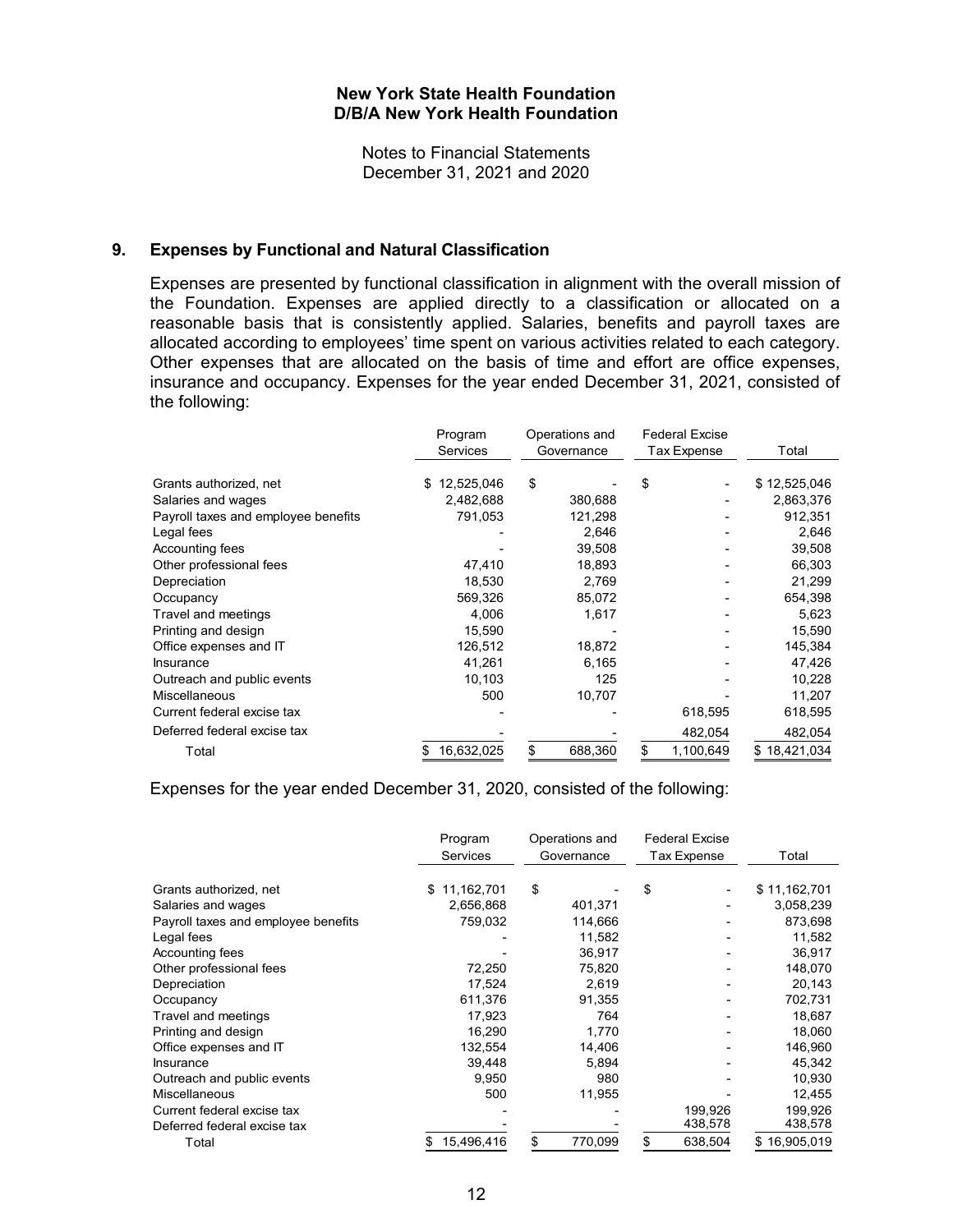Notes to Financial Statements December 31, 2021 and 2020

#### **10. Retirement Plans**

The Foundation maintains a 403(b) defined contribution plan, which covers all employees that meet eligibility requirements. The Foundation made contributions totaling \$346,983 and \$352,456 to the plan for 2021 and 2020. The Foundation also maintains a 457(b) plan that is limited to senior level management employees. The Foundation does not make contributions to the 457(b) plan.

#### **11. Commitments**

## *Lease Commitments*

The Foundation has a lease for its office space in New York City expiring in February 2026. The lease contains escalation clauses that provide for increase in payments resulting from increases in real estate taxes and certain other building expenses in excess of the base period amounts. The Foundation's policy is to record base rent on a straightline basis over the term of the lease.

The future minimum rental payments under the lease agreement are:

| 2023 | 663,000   |
|------|-----------|
| 2024 | 663,000   |
| 2025 | 663,000   |
| 2026 | 110,500   |
|      | 2,762,500 |

Rent expense totaled \$571,414 annually for both 2021 and 2020.

## *Rental Income*

The Foundation leases part of this space to third parties. One lease agreement was renewable on a quarterly basis and was terminated in January 2021. The other lease was renewed on February 1, 2021, expiring on January 31, 2022. This lease was subsequently renewed on February 1, 2022, expiring on January 31, 2023. The future minimum rental payments to be received under this lease agreement are:

| 2022 | \$108,636 |
|------|-----------|
| 2023 | 9,075     |
|      | \$117,711 |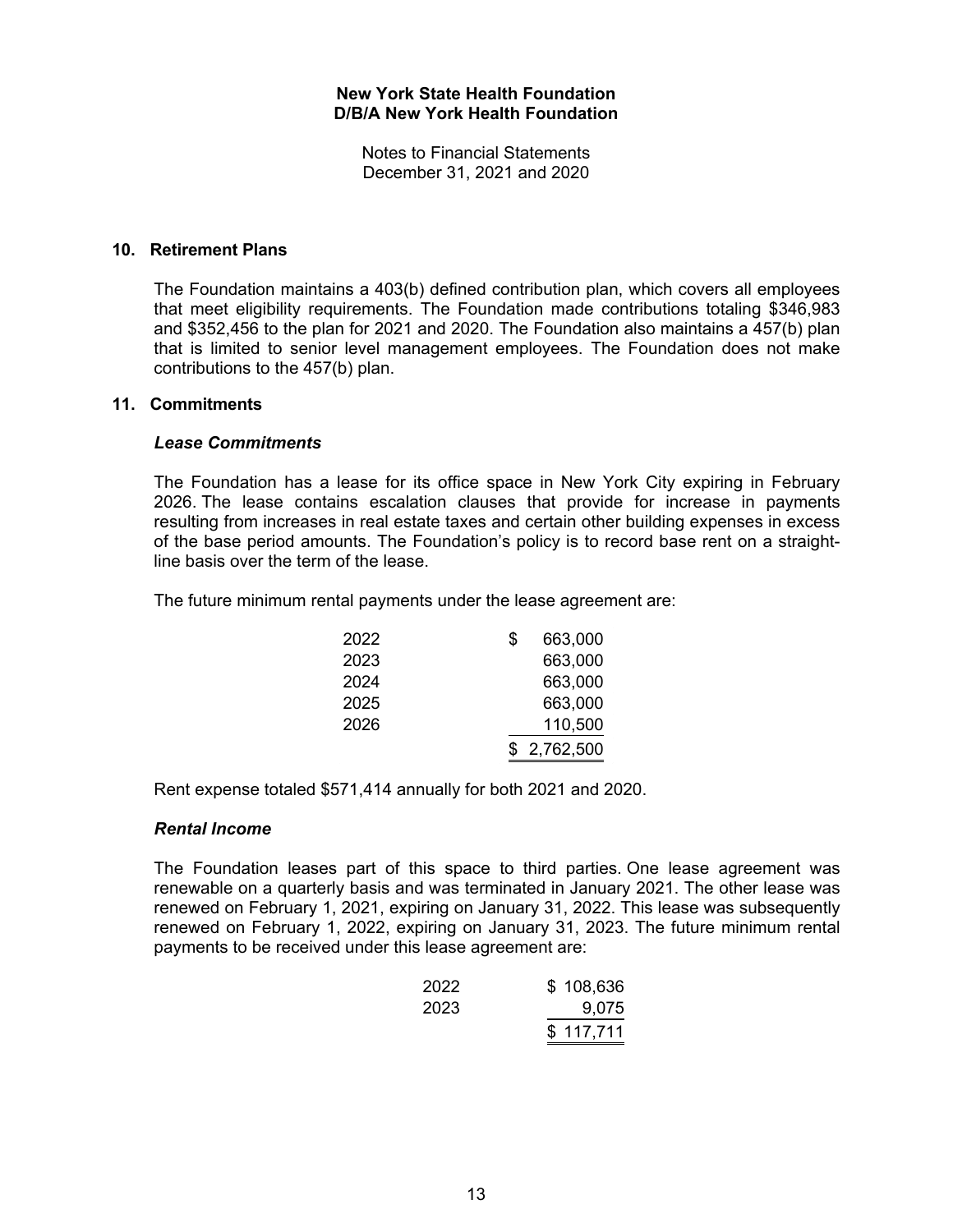Notes to Financial Statements December 31, 2021 and 2020

## **12. COVID-19**

The COVID-19 outbreak has resulted in substantial volatility in the global financial markets. The value of the Foundation's investments will continue to fluctuate in response to the changing market conditions. The effect, if any, that may be recognized in subsequent periods cannot be reasonably estimated.

## **13. Subsequent Events**

In March 2022, the foundation filed a request to operate under an assumed name, New York Health Foundation within the state of New York which was ultimately certified with the Secretary of State of New York.

Management has evaluated subsequent events for disclosure and/or recognition in the financial statements through the date that the financial statements were available to be issued, which is May 13, 2022.

\* \* \* \* \*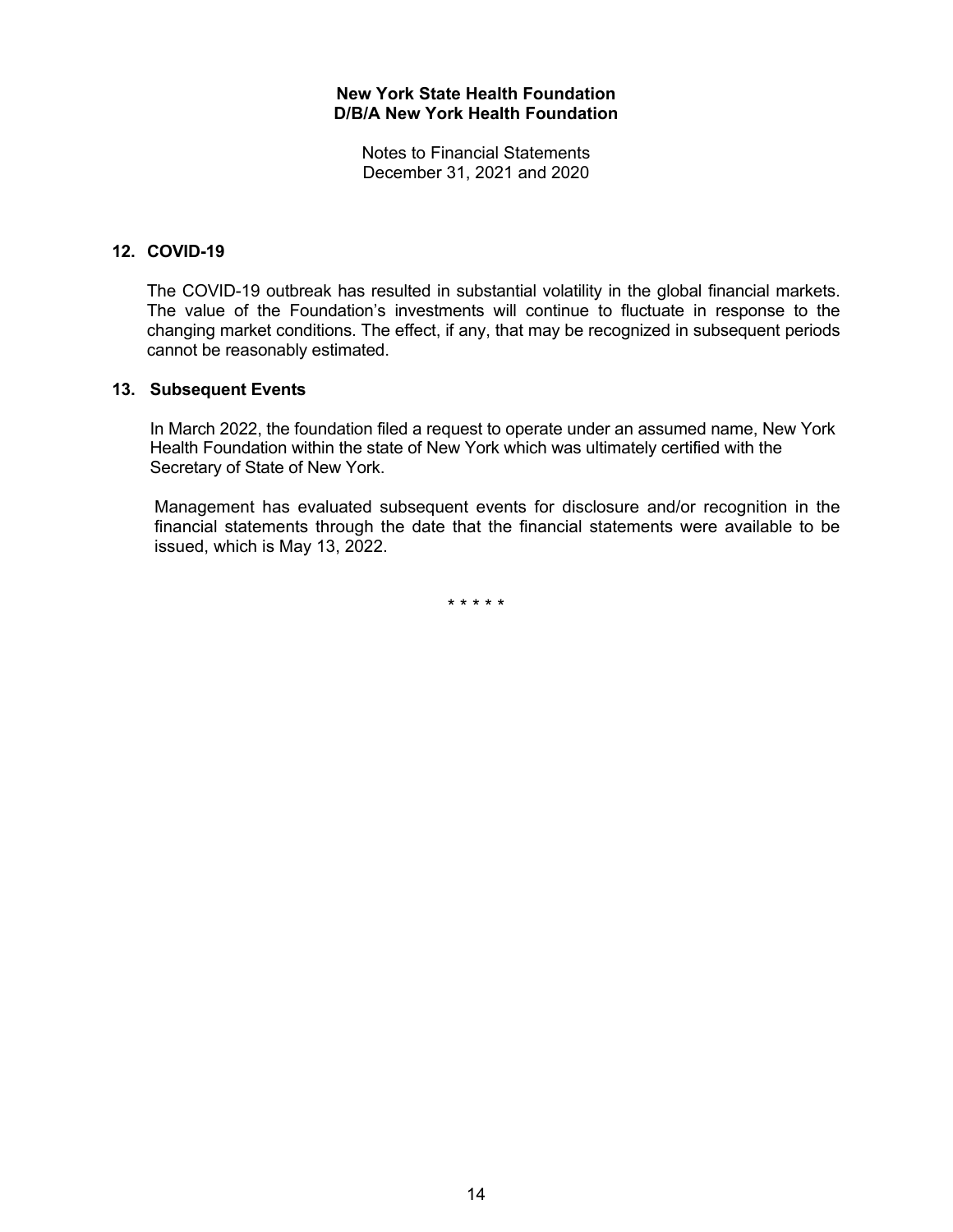Supplementary Information

For the Year Ended December 31, 2021 (With Summarized Totals for the Year Ended December 31, 2020)